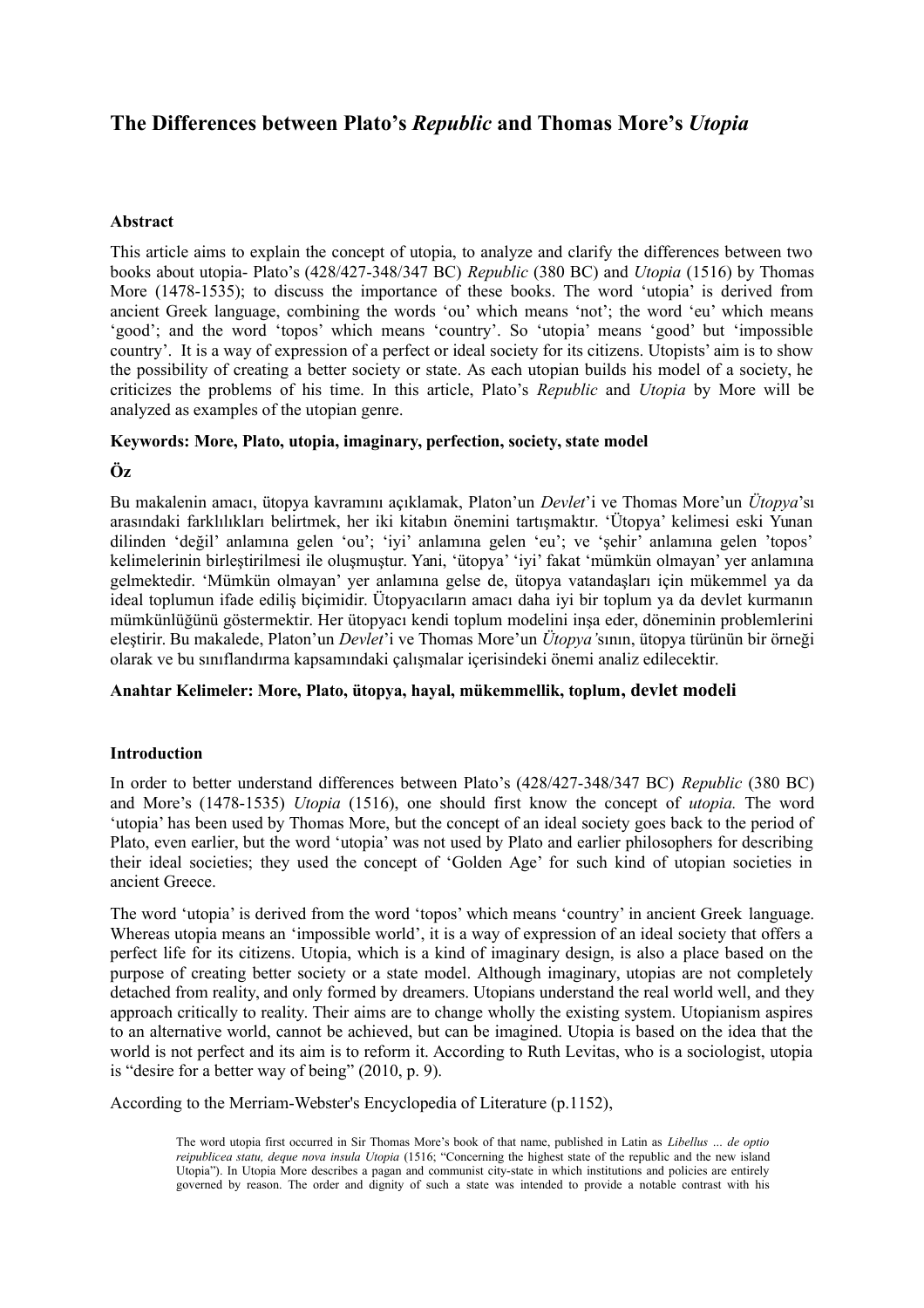description of the unreasonable state of the Europe of his time, which he saw being divided by self-interest and greed for power and riches.

Utopian literature is actually criticism of the period in which is written, at the same time, utopic texts mention a future hidden in these situations or circumstances. Therefore, we must read them as political texts rather than literary. It would be better to describe utopias as 'drums of war' than imaginary places. Because the aim of utopia is to eliminate the source of badness, poverty, inequality and injustice in the society. So we can analyze the books '*Republic'* and *'Utopia'* by this way. Although it is imaginary, both of two books describe the ideal government as well.

The utopian city, dreamed and imagined by philosophers, had a great impact on the march of human civilizations, in the East and West. Those philosophers who wrote philosophical books or had an impressive experience in life, expressed their ideas about building a virtuous and perfect society. The most known of them are Plato, Thomas More, Saint Augustin, Al Farabi, Tommaso Campanella, Francis Bacon. Each one of these has put together the fundamental nature of his ideas and what he has drawn from the culture of his time, in a book, but in addition to study the reality of his work and his efforts to meet people's needs. Moreover, overcome the hardships, the existence of all people, in an ideal city, happy collaborators. Plato's *Republic* was, and still is, a solid foundation and an important source for all the virtuous cities written by philosophers after him. Every philosopher builds his civilization, addresses the problems of his time, wherever he is and in which culture he has lived. He draws inspiration from Plato's *Republic*. Plato was almost allocated as the head of the city. He was aiming to raise the philosopher king now societies - in his opinion pleased if the king ruled the philosopher. According to Plato, if the king is a philosopher, this means that the rulers of the city will be wise enough to administer the affairs of the state full. Although the philosophers will deal with the problems from multiple perspectives, they are going to pay particular attention to the city's governor. The dialogue in the *Republic* is the most important of what Plato wrote for its various theories, which has been related to the general view of the life of man and society. In the history of philosophy, it had an unprecedented impact. Plato searches for, in the dialogue of the Republic, the image of the ideal state in which justice was achieved; he also places a neighboring republic in ten pamphlets.

The dialogues of the Republic do not belong only to the field of philosophy, but rather to stronger representation in the field of moral philosophy. They also contain the historical achievements in the field of metaphysics, as they contain the theory of knowledge. Plato's purpose was to clarify the importance of integrity and justice for human beings.

Many scholars regard Plato's *Republic* as the main source of utopic works and all types of social engineering. In his book *Republic,* Plato represents an ideal society and defines an ideal society in terms of justice, education, work system and many other aspects of a society.

The term, Utopia, however, was coined by Thomas More. He also deals with an ideal society in a different manner in his book "Utopia". He rehashed thoughts of Plato and came up with his own idea of "utopia". Firstly, More wrote the second section of *"Utopia"*, then in 1516 he wrote the first section and finished the book. So, it can be thought that he aimed to create his perfect ideal society at first and then show how bad conditions of United Kingdom and all European countries were when compared with his *Utopia*. In this sense, *Utopia* has a great value. Because, in neither Plato's Republic, nor in later utopian works were criticized the negative sides of the societies in which are lived. The effects of Renaissance and humanism are clearly seen in *Utopia.* Whereas in Medieval ages religious believed that happiness was only possible in the afterlife, in the Renaissance people wanted to be happy not in the other world, but in this real world and right now. The center of the world was human in the Renaissance period unlike in the Medieval Age (it was- God). Thomas More believed that humanbeing is a supreme being that God created; he can solve the problems using his mind and can build perfect or ideal societies. Thomas More understood that this ideal society may be different from the society which he lived. In this sense, he tried to create a new, perfect country, which is called *"Utopia"*. More defends that people can reach perfection in the social system in his book. He begins Book I with panegyric words to king of U.K –Henry VIII.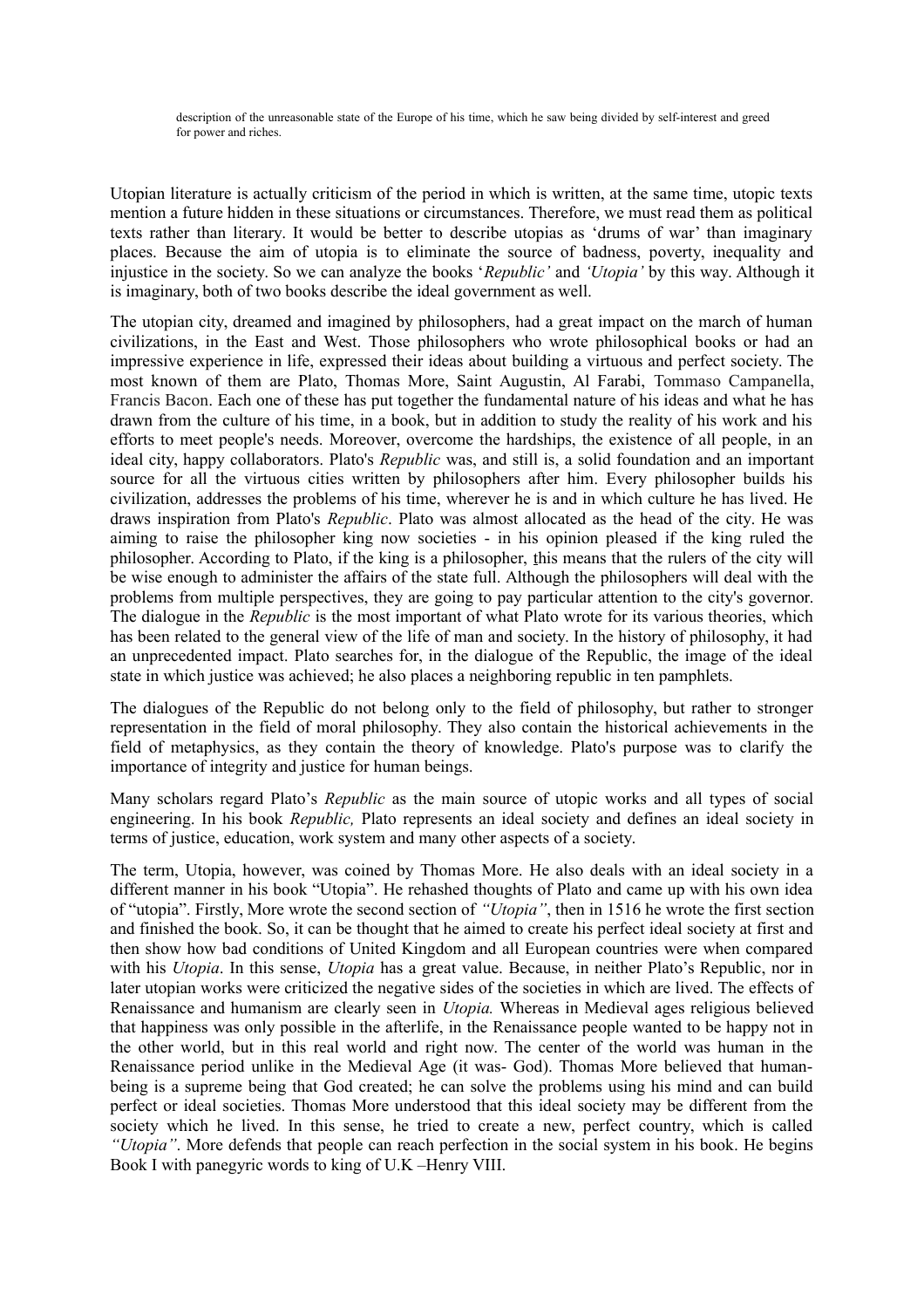Henry VIII., the unconquered King of England, a prince adorned with all the virtues that become a great monarch, having some differences of no small consequence with Charles the most serene Prince of Castile, sent me into Flanders, as his ambassador, for treating and composing matters between them. (1516, p. 11)

In the passage above, although he was against the royal system and defends democracy in *Utopia*, he praises King Henry VIII. It may be because of the injustice of royal system of that time. One would lose his life if he made the king angry. In the book, Thomas More meets Peter Giles in Antwerp, and Giles introduces Raphael Hythloday to More. Raphael is a sailor, from Portugal. He knows and can speak Latin and Greek languages very well; he is interested in philosophy. Raphael gives everything which he has to his brothers, and goes the long way around the world. More invites Giles and Raphael to his garden, and they start to talk about places which Raphael has visited. Raphael tells the different varieties of government systems of the places which he visited, and he explains what is right or wrong in these systems, good and bad sides of them. Raphael's vast knowledge influence More and Peter. So, they wonder why he does not become an employer in the service of a king. Raphael denies his superior and says that even if he was so qualified, he would not accept to work for a king. He explains his idea with this sentence: "... most kings are more interested in the science of war- which I don't know anything about, and don't want to- than in useful peacetime techniques." (More,1516, p.42). The dialogues between of the three men stand out in Book I. It is focused on England. The penal codes, unfair income distribution, social injustice in England are criticized, the economic problems of other European countries, as well. According to Raphael the primary reason of unfairness and poverty in the society is not allocating national wealth fairly. He asserts if a few of people has tremendous wealth while most people live in poverty, we cannot talk about happiness in such kind of country. H. W. Donner explains it as "a most emphatic contradiction of the very principle of communism" (Donner, 1945, p. 66). More aims to show failures of the governments, particularly in justice and economy. Thus, in Book II, he could create a society in better or even in perfect conditions. Book II begins with a meal where More, Peter Giles and Raphael Hythloday come together. Here, Raphael gives details about Utopia and its basic features such as geography, marriage, family, religion, education, social structures. For instance, in Utopia, there are 54 big and well-planned towns in which all people speak the same language, and farming is their main activity. (More,1516, p.70). According to gender and marital status all Utopians wear same clothes. "Even the Mayor himself wears perfectly ordinary clothes without any special head-dress." (More,1516, p.106). It is related with equality between people in Utopia. Girls after 18, boys after 22 can marry. Divorce is only permitted under special circumstances, those who do not obey this law become slave. (More,1516, pp.103-4). Men and women in Utopia are equals. But this equality only in the labor and the army system are seen. Man is the head in a family and if necessary, he can punish his wife (More, 1516, p. 104). Karl Kautsky (1959, p. 227) rightly criticizes the inequality between men and women in the family. He says that it is not only contradictory to modern socialism, but also to More's socialism. There is tolerance for all religions in Utopia. Even so, the faith of most of Utopians converted to Christianity. Utopians work only six hours a day; three hours in the morning, three hours in the afternoon. Karl Kautsky in his work *Thomas More and his Utopia* (1959, p.198) points out that Marx's views about working hours which he argued in *Das Capital*, have resemblance to More's thoughts. According to Marx working hours can be lessened providing that the capitalist production system is avoided.

These two works can be regarded as the most important works in the line of works related to utopia, and they share the same reasoning: an ideal society.

However, there are serious differences between these two works as they were written many centuries apart. To begin with, while More was affected by Plato's *"Republic"*, in fact, More just took the idea of establishing a perfect and ideal society. He created a completely different country from that of Plato's*.* The most obvious difference is the structure of the societies: whereas there is a class-based society in Plato's ideal society like producers (money-lovers), guardians (honor-lovers), and philosopher-kings (wisdom-lovers), in More's perfect country no such classes exist. In addition to this, More's *Utopia* differs from the Plato's *Republic* in terms of laboring system. Utopians work in any kind of jobs, but in *Republic,* everyone must work in one job which is suitable for him, nobody can meddle with the others' works. Even, Plato defines justice and injustice through labor system. He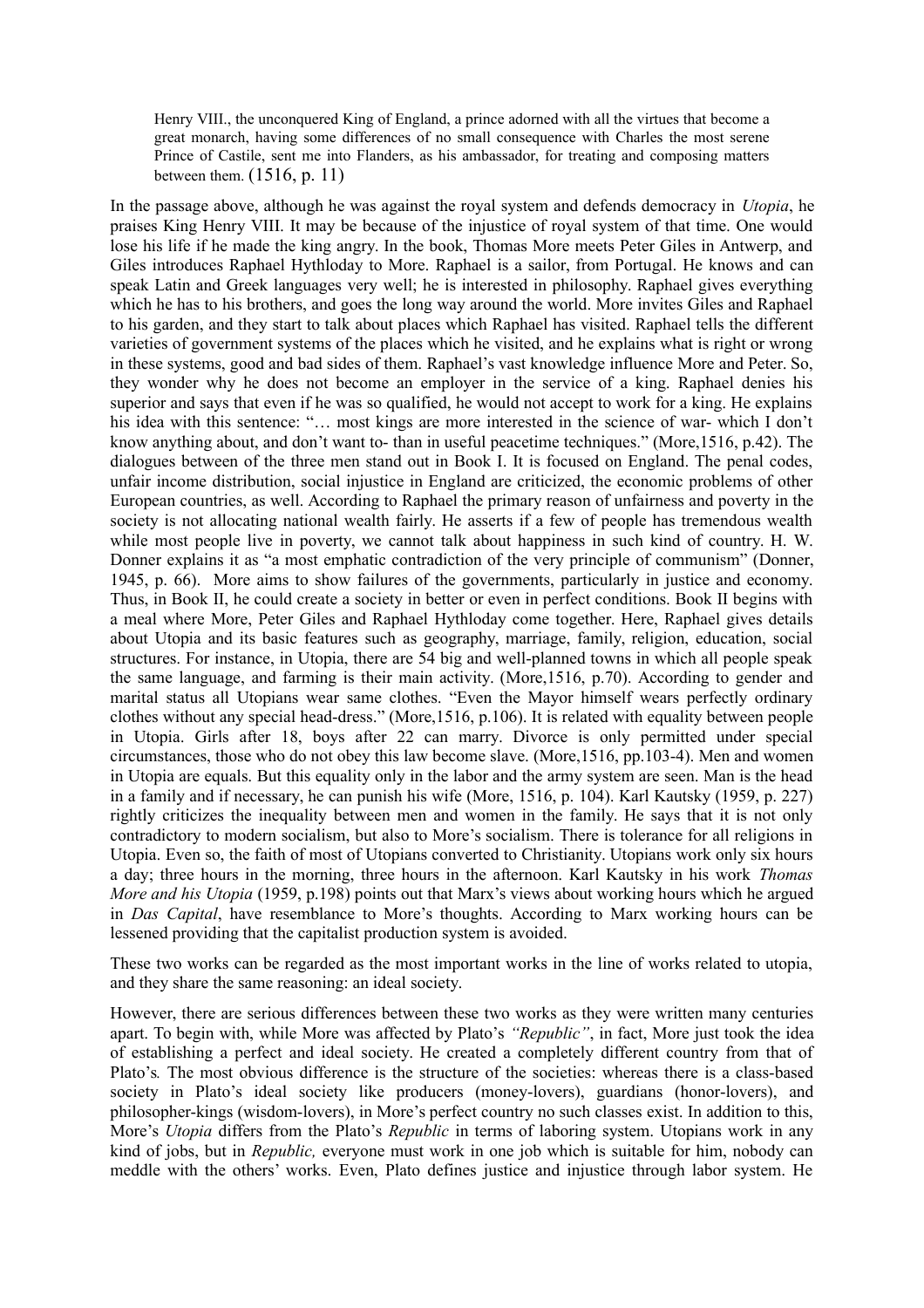claims that doing one's own work is justice; on the other hand, injustice is the conflict of three classes in the labor system, that is, exchanging their parts; and it is very harmful for the authority. For instance, if someone is a part of the money-making class and attempts to join the class of judges or soldiers, he just gives harm to the society. Because money-making class does not have the appropriate tools and honors of the soldiers; soldiers have no capacity to judge like the wisdom-lover class. Plato thinks that things such as injustice, ignorance, cowardliness, immorality are the result of the turmoil and up-down movements in classes. He supports this with these words: "Meddling and exchange between these three classes is the greatest harm that can happen to the city and would rightly be called the worst thing someone could do to it" (Plato, 380 BC, p.109 434c.). The other difference between More's *Utopia* and Plato's *Republic* is about forms of governmental systems. Whereas More believes and defends that the best regime is democracy, Plato argues that there are five forms of regimes, and five forms of souls. It means according to the government there are different types of citizens, and the good and the right regime is monarchy or aristocracy.[1](#page-3-0)The other four governments are bad and mistaken (Plato, 380 BC, pp.121-122).

According to Plato, in a monarchial system, the city is like a person, and this is the most important aspect of a unified government. So, everyone will say 'mine' or 'not mine' for the same things, people will share pains or pleasures, have the same purposes and benefits; they will not have separate wives, children, and money. In other words, they will have no private things except their own bodies. This is how all the conflicts that rise among people because of money, family, children etc. will be overcome. So, they will not cause any harm to the society (Plato, 380 BC, pp. 136-137-139). In addition, he asserts that kings must also be philosophers because only they have political power and intelligence.

However, Plato (380 BC, p. 181) explains that some people are born to be philosophers and politicians; some are created as ordinary people to do everything without thinking. Even further, he claims that philosophers are divine beings, and the rest of the people are only human (Plato, 380 BC, p.209). Although Plato's ideas about equality between men and women show some similarities with More's ideas, they also differ significantly from each other at certain points. Like More, Plato also defends that it does not matter being man or woman to do anything. Woman can also work in any occupations that men do. However, Plato (380 BC, p.157) claims that women are weak by nature while men are strong, so men are better than women in all works. Plato utilizes the equality between men and women for the safety of the society. He says that the creation of women is also suitable for being guardians as men are. So they will marry each other, they will go to war together, even they will take their children who have capability for fighting in a war (Plato, 380 BC, p. 467a). Plato isolates guardians from the rest of the people and gives privileges to them such as making sacred marriages or having sex more than people of other classes.

In Plato's *Republic,* like everything, women are also common; all guardians both women and men live together, have common houses, meals, even children; they join in all physical activities together. However, from Plato's point of view, the concepts of marriage and family are different from those of More's. According to Plato some beneficial marriages are considered as sacred. People who can marry are selected depending on certain regulations. So the best men match with the best women while the inferior men and women match with each other. In addition to this, the best men and women will have sex more than the most inferior men and women. Thus, the offspring is bettered. Moreover, the children of good parents are taken and brought up by nurses in a private part of the city, but if you are children of inferior parents or born defective, you will be brought up in an isolated and confidential place. So, the good line of the guardians will not be broken. Mothers whose tits are full of milk are brought to the nest and they feed the children without knowing whose children they are. The number of marriages are decided by the rulers according to war, disease, and such kind of factors, so that the city becomes neither too big nor too small (Plato, 380 BC, p.134). A woman is able to bear children from the age of 20 to 40, it is till 55 for a man to reproduce. If a human-being has a child except in reproduction periods, it will be accepted as offense against the republic and religion, and the child will be called as "unhallowed"; the government will not feed it (Plato, 380 BC, pp. 132,134-5). In *Utopia*

<span id="page-3-0"></span><sup>1</sup> Monarchy and aristocracy are the same forms of government. If the power has one single ruler is called monarchy, if the power is shared among few selected people is called aristocracy.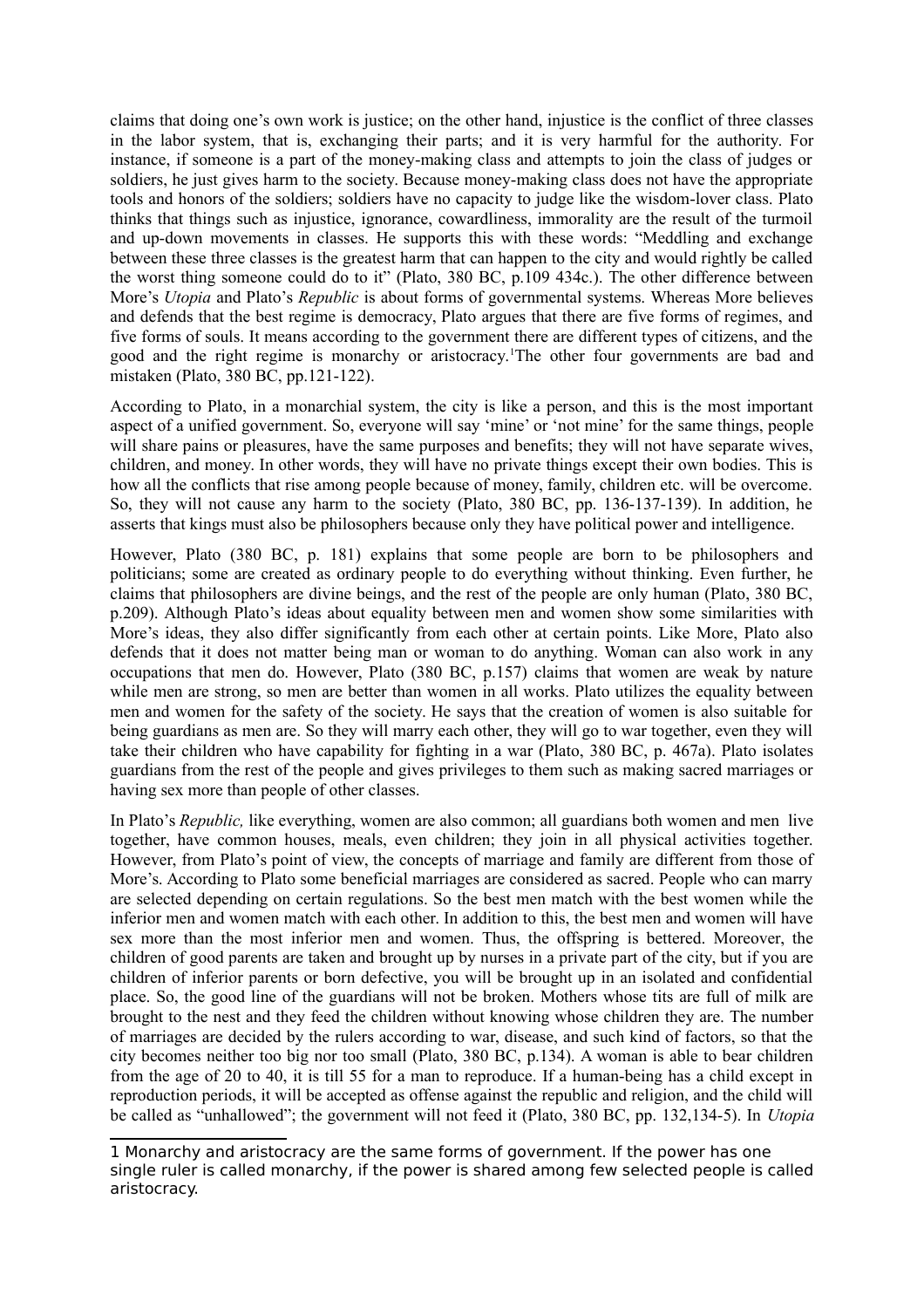children are feed by their mothers in the nests. Another difference between More's *Utopia* and the Republic is that *Utopia* is based on equality of property, but Plato thinks that property is just for the guardians and the philosopher- kings (Plato, 380 BC, p.195). According to Plato, philosophers are divine-beings while the others are just human-beings (Plato, 380 BC, p.171).

To sum up, although there are some similarities between the two works of utopia, in fact there are a lot of differences almost in every aspect of society. Besides, both of them are very essential works as utopic genre. Although there are some utopic cities before Plato, his *Republic* can be considered as the main inspirer source of utopian works. Especially in utopian works after *Republic* can be seen the traces of Plato. Each utopists create his ideal society by inspiring Plato's thoughts. In this sense, the importance of Plato cannot be denied. The important point about Thomas More is that he is who gave the name "utopia" as a genre. Even More is affected by Plato and writes his book *Utopia.* Of course, it is not the only reason of his importance. More creates almost perfect society in his book in terms of family structure or working system. So, More's *Utopia* can be considered as the first utopic book in modern sense. Besides, whereas he creates his ideal society, he also criticizes the society in which he lived. This criticism is not common in the other utopic works.

## **Conclusion**

The aim of this article is to give an explanation about the concept of utopia; to analyze the books "Republic" by Plato and Thomas More's "Utopia", and show the differences between these two books; to tell the importance of *Republic* and *Utopia*.

The word 'utopia' is derived from ancient Greek language, combining the words 'ou' which means 'not'; the word 'eu' which means 'good'; and the word 'topos' which means 'country'. So 'utopia' means 'good' but 'impossible country'. Although there are a lot of explanations about utopia, utopia is a way of expression of an ideal society that has perfect qualities for its citizens. It is based on the purpose of creating better society or a state model. Utopian literature is actually criticism about the situations of the period in which is written, at the same time it is texts that mentions the future is hidden in these situations or circumstances. Therefore, we must read them as political texts rather than literary. Because the aim of utopia to eliminate the source of badness, poverty, inequality and injustice in the society.

The concept of utopia is known to have been used by Thomas More, an English humanist, but the concept of an ideal society itself does not begin with More. The concept of utopia goes back to the period of Plato, even earlier, but Plato and earlier philosophers did not use the word 'utopia' for their ideal societies. Many scholars refer to Plato's (428/427-348/347 BC) *Republic* (380 BC) as the main source of all types of social engineering and utopic works. In the *Republic* Plato tries to depict an ideal society and describes an ideal society in terms of justice, education, warfare and many other aspects of a society. The term itself, however, was coined by Thomas More (1478-1535). In his work, Utopia, More also fictionalizes an ideal society in a different manner. These two works can be regarded as the most important works in the line of works related to utopia, and they share the same rationale: an ideal society. Of course, there are serious differences between these two works as they were written many centuries apart.

As is mentioned before, *Republic* (380 BC) is regarded as the main source of all types of social engineering and utopic works. Even More himself is affected by Plato and his book *Republic.* But More takes the idea of creating a new and perfect society from Plato. He creates completely different country in *Utopia* from Plato's *Republic*. However, More affects with his book *Utopia* those who come after him such as Thomaso Campanella, Francis Bacon. When analyzed these two books, although there are a few similarities between *Republic* and *Utopia* in some aspects, it is clearly seen there are strict differences between them. These differences are in government, politics, economics, work system, marriage, family, justice, equality, class system. These differences give them importance in utopian literature.